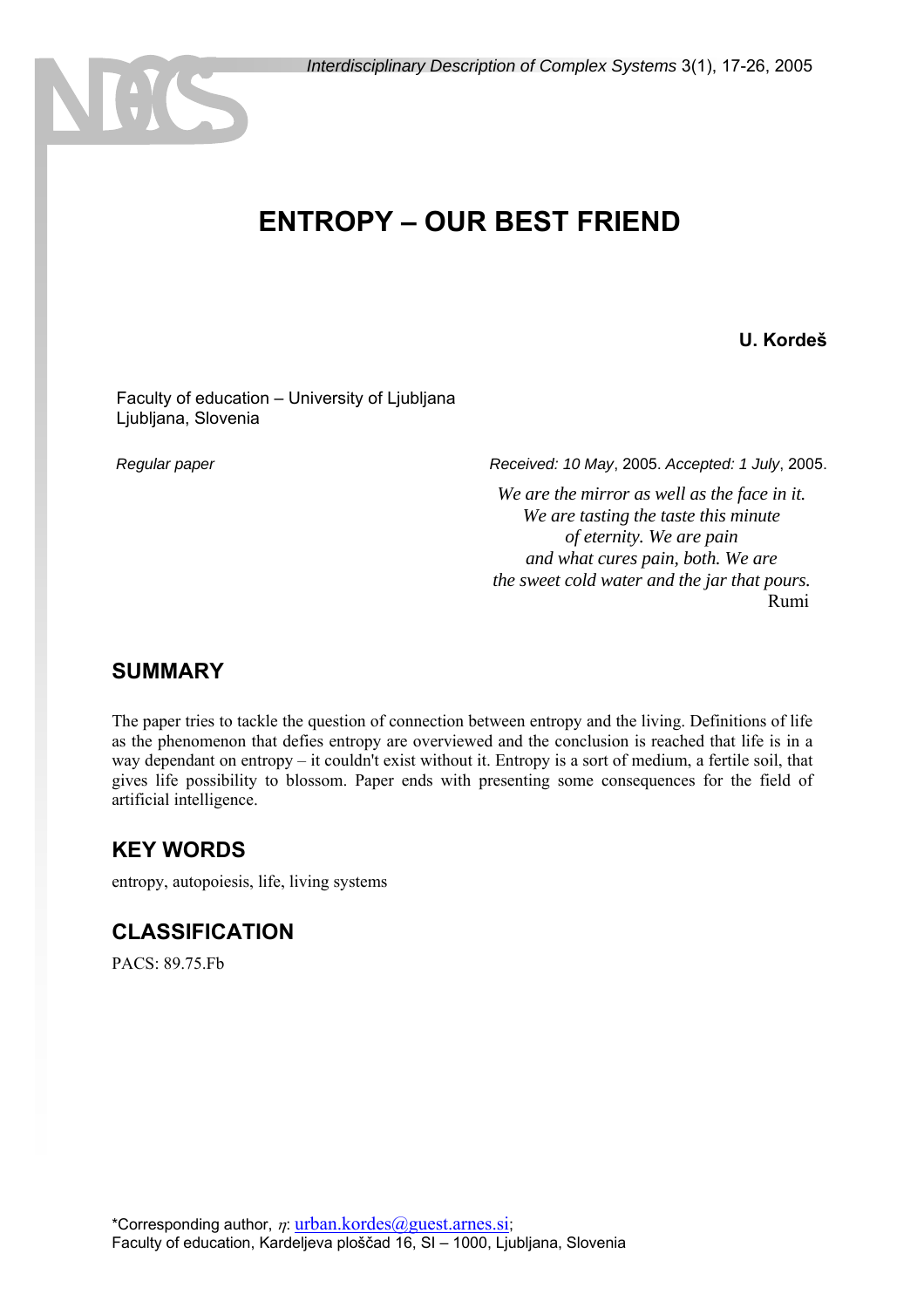# **WHAT IS LIFE?**

The aim of the present paper is search for new understanding of the role of entropy in connection to life and showing some consequences that arise from this. If I want to reach this goal, I have to start by listing some of the most common answers to question "What is life?"

In searching for the principal, determining characteristic of life we normally tend to slip into the enumeration of its vital functions like metabolism, reproduction, growth etc. Karl von Frisch's book "Du und das Leben" from the year 1949 is an example of such an approach. The deficiencies, or at least borderline cases (crystals, viruses, the planet Earth…), of such definitions are not hard to find. Looking for the characteristic functions of living organisms is important for medical and some biological purposes, but it does not tell us enough about the phenomenon of life itself.

Maturana and Varela [1] characterise the prevailing attitude of contemporary biology to the question of life as a combination of the physical-chemical and evolutionary approach. The first one explains biological processes from the point of view of chemical reactions going on inside living organisms. It focuses on processes such as cellular respiration and metabolism, the synthesis of proteins and also the genetic code, which is supposed to contain all information necessary for the synthesis of proteins and for life and the development of the organism in general. The second approach explains the emergence of biological processes as the result of random variations of the genetic code and natural selection of the phenotypes in which the genetic information gets realised. The first line of thought considers its basic biological unit to be the gene, for the second one this is the species<sup>1</sup>.

Maturana and Varela [1, 2] do not question the physical-chemical foundation of living systems nor their gradual development through continuous interactions with the environment. They only doubt that the units of research selected this way (genes, species) could present us with a basis for our understanding of what is life in its essence. They claim that the question: What do all living systems have in common that makes us classify them as living beings? remains unanswered and always tacitly present somewhere in the background, even if most biologists tend to avoid it [1; p.74].

It is interesting that one of the most influential works on the question of life had not been written by a biologist but by a physicist. In his book "What is Life?" Erwin Schrödinger [3] presents a view of life starting from an utterly different perspective from contemporary biology. He takes into account the uniform nature of living beings, by which he manages to avoid reduction. Schrödinger suggests the following answer to the question: When do we consider something to be alive?;

"When it ΄feeds΄ on negative entropy." [3; ch.7].

The theory that living beings create negative entropy (the so-called syntropy or negentropy) has been picked up and developed in the last decades by the chemist Ilya Prigogine in his concept of *dissipative structures* (see e.g. [4]). A similar conception of the living can also be found in the work of one of the forefathers of cybernetics – Heinz von Förster, who compares living beings to the Maxwell demon in order to present the idea that living beings are actually entropy-retarders.

It is important to notice that in all the variants of the described theory the basic units of research are living beings in their entirety and not just one selected function or process (e.g. reproduction or metabolism). If the entropic definition of life is to appear plausible, we cannot consider living beings to be closed systems, as in such systems entropy can only grow or remain unchanged.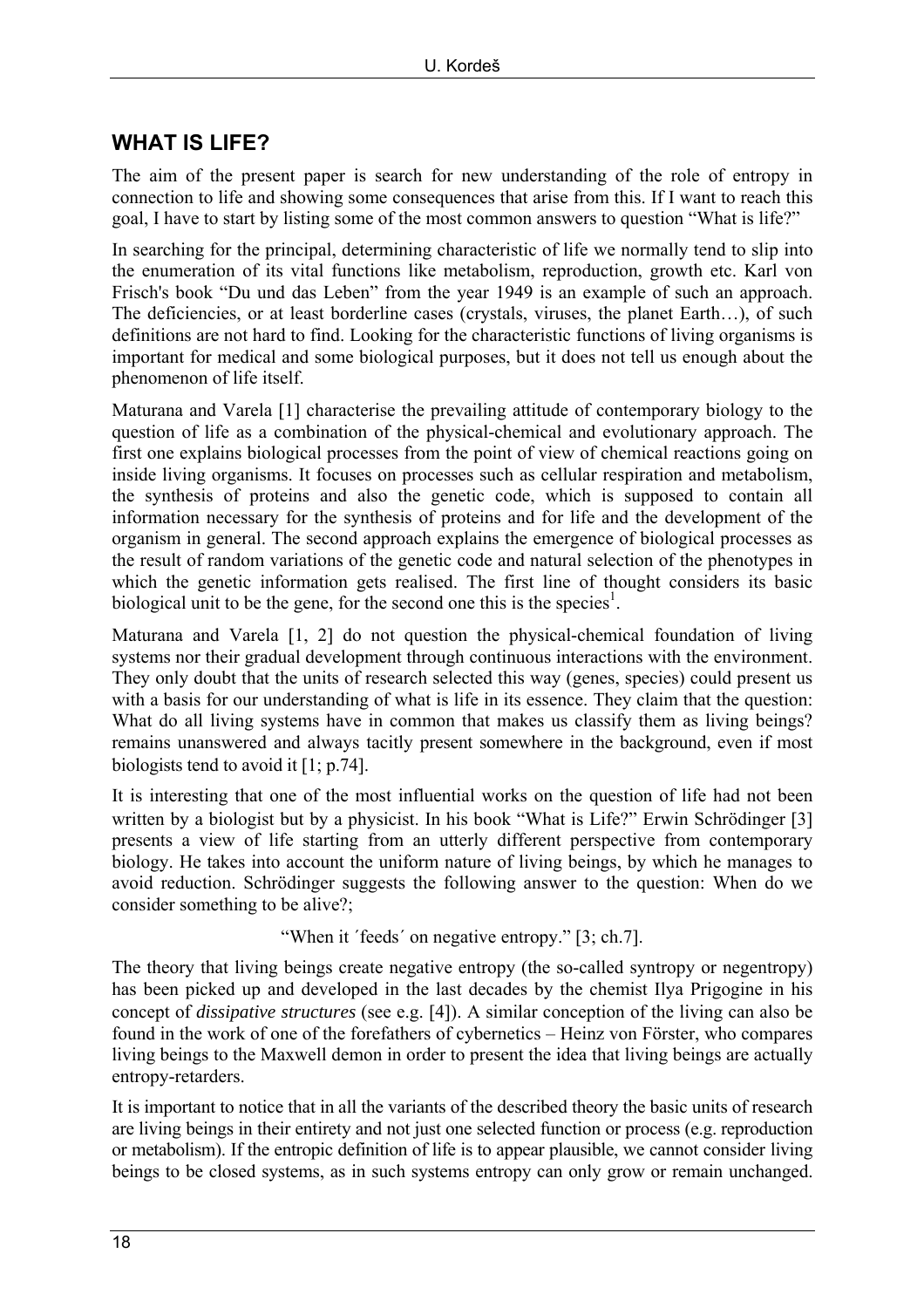Living beings therefore must be open systems. But despite the fact that they are open, they are nevertheless also clearly separated from the environment in some way. This separation is, ontologically speaking, much stronger than for example the separation of the dewar (which can be considered to be an approximation of a closed system) from its environment. Thus, living systems are not closed in terms of the exchange of energy and matter, but they are "closed" in terms of preserving their identity. To emphasise these distinctions, Maturana and Varela distinguish between structurally and organisationally open or closed systems. Living organisms are thus structurally open and organisationally closed systems.

Schrödinger gave an expanded entropy equation for this kind of systems:  $dS = d_eS + d_iS$ , where d*S* stands for the entire change of entropy of a living system,  $d_eS$  stands for the flow of entropy through the system and  $d_iS$  stands for the production of entropy inside the system due to irreversible changes occurring in it. While the diS member is always positive, the de*S* member can also be negative and in its absolute value bigger than di*S*, meaning that the entire change of entropy in an open system can be less than zero. Thus, an open system can change in the direction of increased orderliness. Of course, this ordering in open systems feeds on the order of the (closed) wider system, which contains these open systems – namely, the environment. This containing system still change in the direction of lesser order according to the second law of thermodynamics. The increase of entropy represents the flow of entropy that has negative value from the point of view of the contained open systems and enables them to increase their inner order.

Under certain circumstances open systems can continuously perform work. For a system to be able to do that, it must not be in the state of stable equilibrium, rather, it has to "search" for such equilibrium [5]. Let us consider Bertalanffy's example of the water reservoir with high potential energy: one might open the reservoir and the water would start flowing from it in the direction of lower potential energy until it would reach a state in which its potential energy could go no lower (the state of stable or at least local equilibrium). In the meantime, it could perform some work, for example, it could make a turbine go. But it is obvious that this performing could only last for a limited period of time.

#### **IN WHAT STATE SHOULD A SYSTEM BE IN ORDER TO PERFORM WORK CONTINUOUSLY?**

That is the key question. Let me explain why: In the second part of his autobiography Karl Popper included a chapter entitled "Conversations with Schrödinger" [6]. In this chapter Popper challenges Schrödinger's definition of life (that which "feeds" on negative entropy) with the claim that also a common oil stove or a self-winding watch can do that. Therefore, that cannot be the defining characteristic of life. Schrödinger answers that living beings remain in the stationary state of relatively high orderliness (i.e. low entropy) by continuously extracting order from the environment (and are thus continuously capable of performing work).

The realisation that living beings are structurally open systems that can lower their inner entropy on the credit of the environment is important, but it is even more important to find out how they (we) manage to do that *continuously*.

The answer is: Structurally open systems have to search for the state of stable equilibrium, but in order to do that they must constantly remain outside that state. The systems succeeding in this are far from the so-called thermal equilibrium. The imperfective aspect of the verb "to search" implies a major change in our line of thought. We are dealing with systems whose goal is not to reach a given state, but to continue *searching for such a state*. The most appropriate way of describing them is perhaps the Zen saying: *the path is the goal*. In the rest of the paper I will reflect upon such searching systems.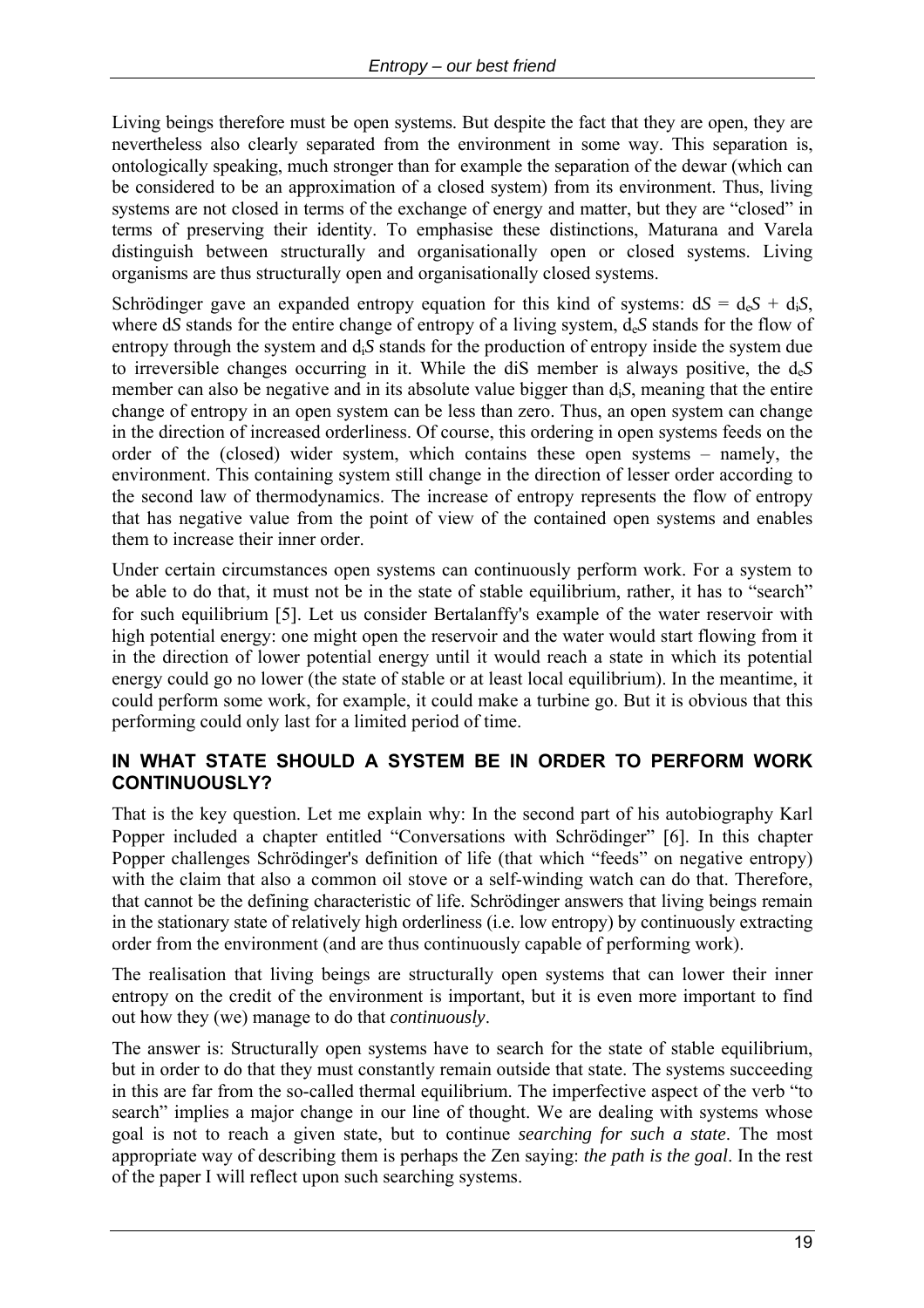## **NEGOTIATING**

The state in which we find structurally open systems capable of continuously performing work is called the stationary state. The term "stationary" is perhaps not the most appropriate, since the described systems are actually constantly in motion. Stagnation would mark the change of their organisation and thus their identity. Naturally, their mobility cannot be of just any kind – it has to be *regulatory*. The characteristic variable (variables) of the system has to be maintained inside of given delimitations. Like a rope-walker, who has to keep balancing herself. The rope-walker "functions" far from the state of balance – the finding of a balanced position for her would mean certain death (or at least unspectacular messing around in the safety net).

Exactly the same goes for living beings. They need to balance fixation and flexibility. Just as adaptation to a given life-space is essential, so is the permanent fluidity. If the system became completely fixed, it would not only lose its "stationary" organisation, but it would also become unable to preserve its dynamic stability with the environment. The importance of this conclusion cannot be overemphasised. I believe that here we touch upon the principal pattern, characteristic of living systems. As we can see, the decrease of entropy or the preservation of available energy inside the system is not a finite task (one that has a reachable goal). It is vital that the system *persists in doing this*.

The linear way of thinking that we are used to cannot handle the imperfective aspect of the described process very well. If we take it, for example, that "searching" is the essence of the described systems, one would imagine a system searching for something and once it finds that thing, its task is done. Searching (like all other processes which can be described reasonably well) is a linear thing. It is a process with a beginning and an end and a transitory function: from *x* to *y*, from the problem to the solution. This roughly depicts the view on life (and cognition) held by prevailing approaches in artificial intelligence: living beings are supposed to be a type of so-called autonomous agents (entities that can solve problems in changing environment).

But the "searching"<sup>2</sup> as described here is intrinsically imperfective. We do not search to find, but *to keep searching*. Once we find it, we are lost. Obviously, the process in question is recursive and circular. We seem to have problems with describing it. (Zen koans appear to be the most appropriate way of doing this).

#### **"A MISTAKE IS NOT AN ERROR" [7]**

Before I go on, let me indicate one of the consequences of the described pattern. Pask characterises it with the sentence: "A mistake is not an error." [7]. Continuous, self-centred "searching" (or "testing") which enables us (living systems) to survive is also reflected in our experiential world. In this perspective, the "imperfections" found in any performing or concept (if we only delve deep enough analytically) prove to be necessary. The "fuzziness" of borders, indeterminacy and similar "bugs" are not just signs of a momentary incapability or lack of precision of the observer (or deficiencies of the theory), but a reflection of the amazing property of living (in this case also conscious) beings, which allows them to continuously adapt to a changing (entropic!) environment.

This ability of constant manoeuvring, this continuous search for equilibrium that is an aim in itself (I hope that the recursion here is obvious) is called *negotiating* by Varela, Thompson and Rosch [8]. The authors believe that this ability of living beings *to negotiate their way through a world*, which is "not pre-given and determined, but *constantly formed by a series of actions, which we engage in*, is a necessary condition for a richly interlaced and independent experiential world" [8].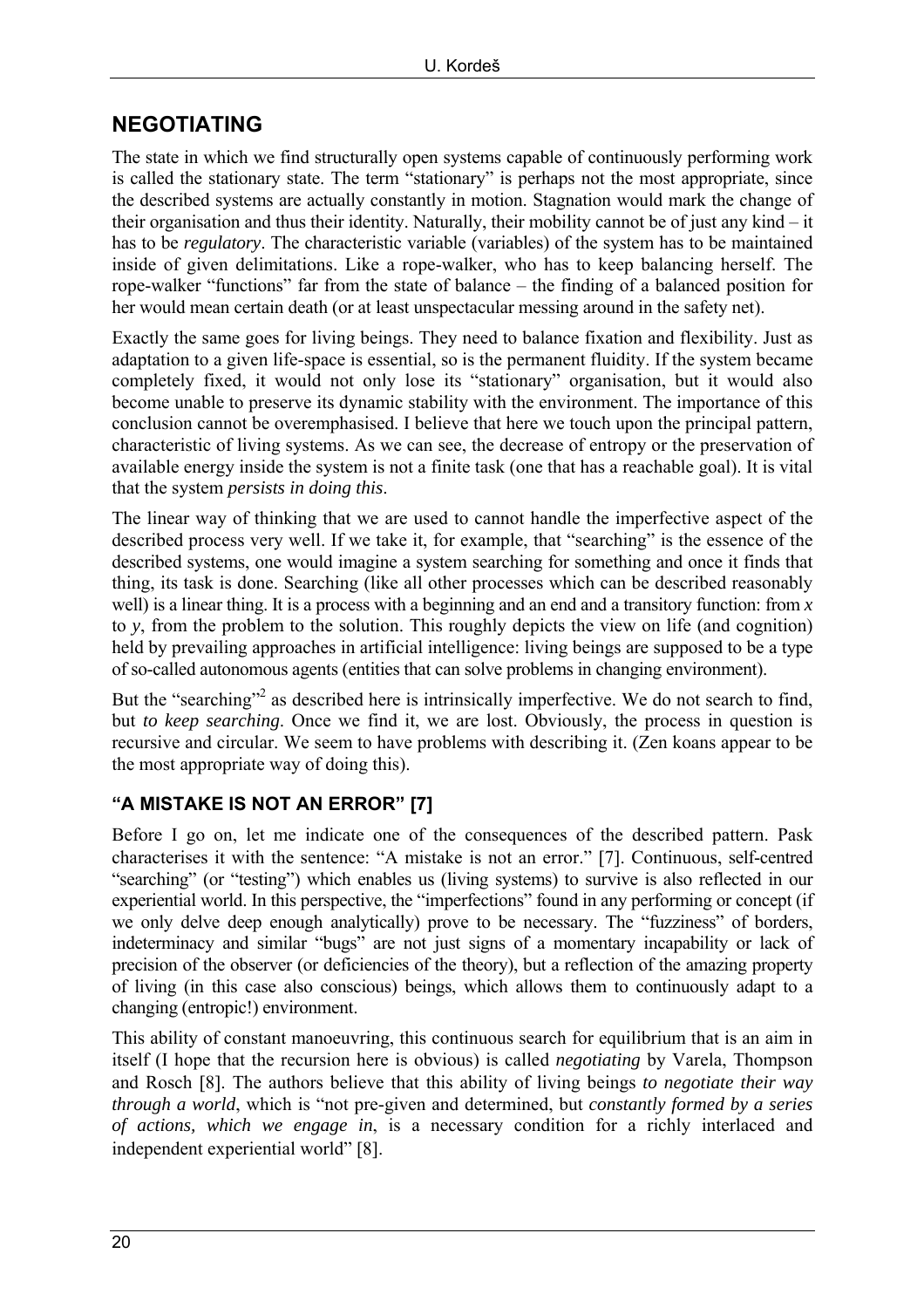## **LIFE IS A SYSTEM-PROCESS (SYSTEM-PHENOMENON)**

An aeroplane is an aeroplane whether it happens to be flying at the moment of observation or not. Similarly, a computer remains a computer also when turned off. The organisation of its components, that is, the network of its internal relationships due to which we classify such a system as a computer (the identity of the system) is independent of whether the entire system is operational (performs certain operations) in a given moment or not. In living systems, the situation is completely different<sup>3</sup>. They must function constantly in order to exist. Their identity is therefore determined by their functioning or dynamics and not their structure. We can thus conclude that *existence is the only really important product of the functioning of living beings*.

In order to understand the nature of living systems, we must establish *a double view* [9], which allows us to see the pattern and the components through which it is embodied at the same time. Besides, this living system cannot be observed non-temporally – a frozen picture (i.e. only by exploring its structure) cannot tell us whether the system in question is indeed alive or not.

At this point we could ask ourselves: Is life a phenomenon? Is it perhaps a characteristic of a system? Or is it a particular kind of dynamics, which can "happen" to a particular type of systems? The answer is hard to find, since (in scientific language) there exist no appropriate categories for describing such phenomena. Life is a combination of dynamics and entity (structure) that changes. It is neither structure nor process, it is structure-process. Consciousness is neither body nor mind, it is body-mind. We are dealing here with indivisible wholes, composed of two levels: dynamics and structure that gets realised through it. More accurately: if we divide them, their essence is lost.

The scientific language endeavouring to follow as much as possible the ideal of the mathematical-logical language, does not include any appropriate structure for dealing with that. In logic there exist entities (logical variables), their properties and relations between them. In mathematics we find mathematical structures, their properties, relations between these structures and an active part in the form of functions. But there is no possibility of describing a structure-process. Because of that, the scientific language must necessarily objectify living beings (and from here the next step of trivialization is just around the corner). Now we can understand why Maturana and Varela felt a need to create a new language [1], which would be capable of dealing with circular phenomena (or better structure-phenomena) of the living world.

Exploring the properties of the living is not the only area affected by the deficiencies of the existing scientific language and concepts. A widely known example is also the problem of quantum physics undecided about how to classify quantum entities. These manifest a "double" nature: they have some properties of "proper", "normal" particles, but on the other hand they also show wave properties (a wave is *a pattern* of dynamics, a non-material thing). The problem was solved by de Brogli through coining the term *wave-particle* (and an appropriate mathematical formalisation – the de Brogli wave equation). Thus physics was forced to accept a completely new type of system – *a system which remains what it is only so far as it keeps doing what it is doing*<sup>4</sup> . A similar problem was encountered by computer experts who solved it in a pragmatic way, by introducing the so-called object-oriented languages in which the definition of some of the variables includes also their properties and functions.

*Thus, life is a wave-particle, or rather, a structure-process*. A living system remains alive as long as it has this double nature – "double" only from the point of view of the linear analytical-reductionist thinking. From a cybernetic point of view, the structure-process is a basic unit. And the conclusion from chapter two applies to it: if we "cut" it, the creative circle is broken and with that the domain it used to create is lost.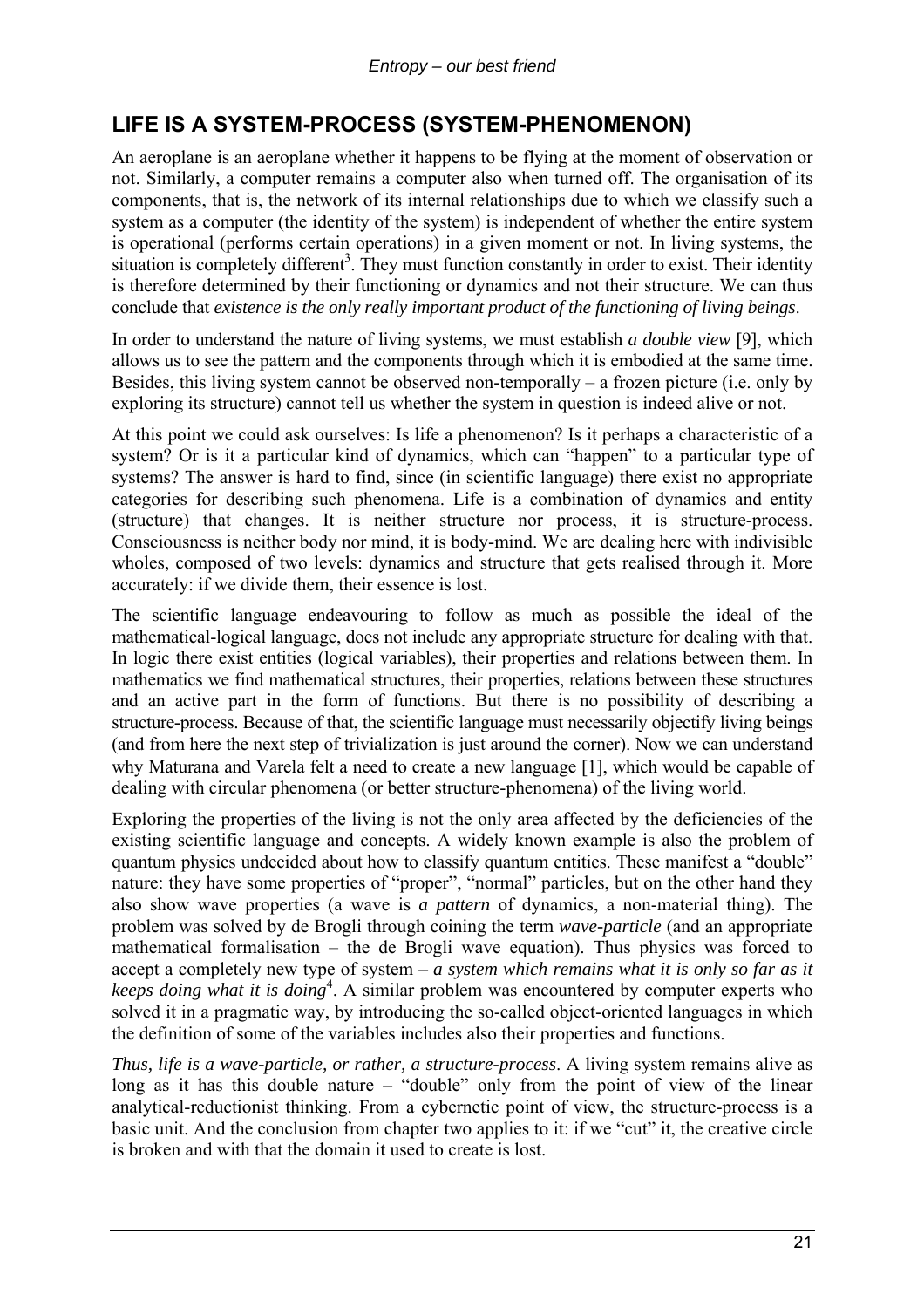The above insight also suggests that life is a continuous process that cannot be interrupted. Thus, "turned off" living systems are the impossibility.

# **AUTOPOIESIS**

It is quite obvious that the standard (scientific) vocabulary does not include an appropriate term for describing the imperfective process of searching for equilibrium or negotiating. There is also no model available to account for such processes. Let us take a look at what can actually be stated about them:

Since we are dealing with a repetitive process "curved on itself" it is safe to assume that there is recursion involved at some point. In the language of cybernetics, one could say that we are dealing with a self-regulatory system with a feedback mechanism. The big question is, of course, what are the elements of this mechanism and mostly – what is the essential variable preserved by the system. In the case of living beings, this feedback mechanism cannot be considered to have been "programmed" from the outside in order to regulate a certain variable (as in the case of the thermostat – heater system), but a loop functioning autonomously. This means it is also independent in "selecting" its manner of functioning.

This is exactly what Maturana and Varela had in mind when coining the term autopoiesis to describe the essential characteristic of the living. Autopoietic systems are those (auto-regulatory) systems, which preserve their own auto-regulatory nature. Thus, they do not preserve some externally prescribed parameter (e.g. the temperature in a room), but their very own manner of functioning. Notions such as "nature" or "manner of functioning" are mere approximations and do not describe the essence of autopoietic systems too well. That is why Maturana and Varela used the notion of organisation. Autopoietic systems are those, whose organisation has the property of preserving itself (*auto-poiesis*: self-production).

According to Maturana and Varela, the organisation of the system determines its class identity and must remain unchanged if this identity is to be preserved. From the point of view of organisation the concrete realisation of the components of the system is of no importance. What matters are only the abstract characteristics of the system and relations between them. which make this system belongs to a particular class. We can see that for most systems organisation is determined from the "outside", i.e., by the observer. But there is an exception, autopoietic systems determining their identity (organisation) by themselves. And this self-defining is the source of their autonomy, according to Maturana and Varela.

#### **BACK TO THE CONNECTION BETWEEN ENTROPY AND THE LIVING**

The autopoietic theory is consistent with Schrödinger's thesis of life as that which defies entropy. Both theories discuss the living system as a closed system separated from the environment by its activity. This activity is self-preservation. While Maturana and Varela determine the meaning of this term, they do not explain how the emergence of such a system comes about nor what are the elements of the feedback mechanism that keeps living beings going in a state far from thermal equilibrium (i.e. maintains their flexibility – openness – while at the same time fixes them). I am afraid that also the present article will not solve these problems. But it can at least give it a try.

When talking about the autonomy of living systems that does not mean that a living (autopoietic) system could function without the environment. An autopoietic system is *structurally open and organisationally closed*. The above connection between the Schrödinger's definition and the autopoietic one renders another essential bond between the system and environment: the (entropic) dynamics of the environment allows for the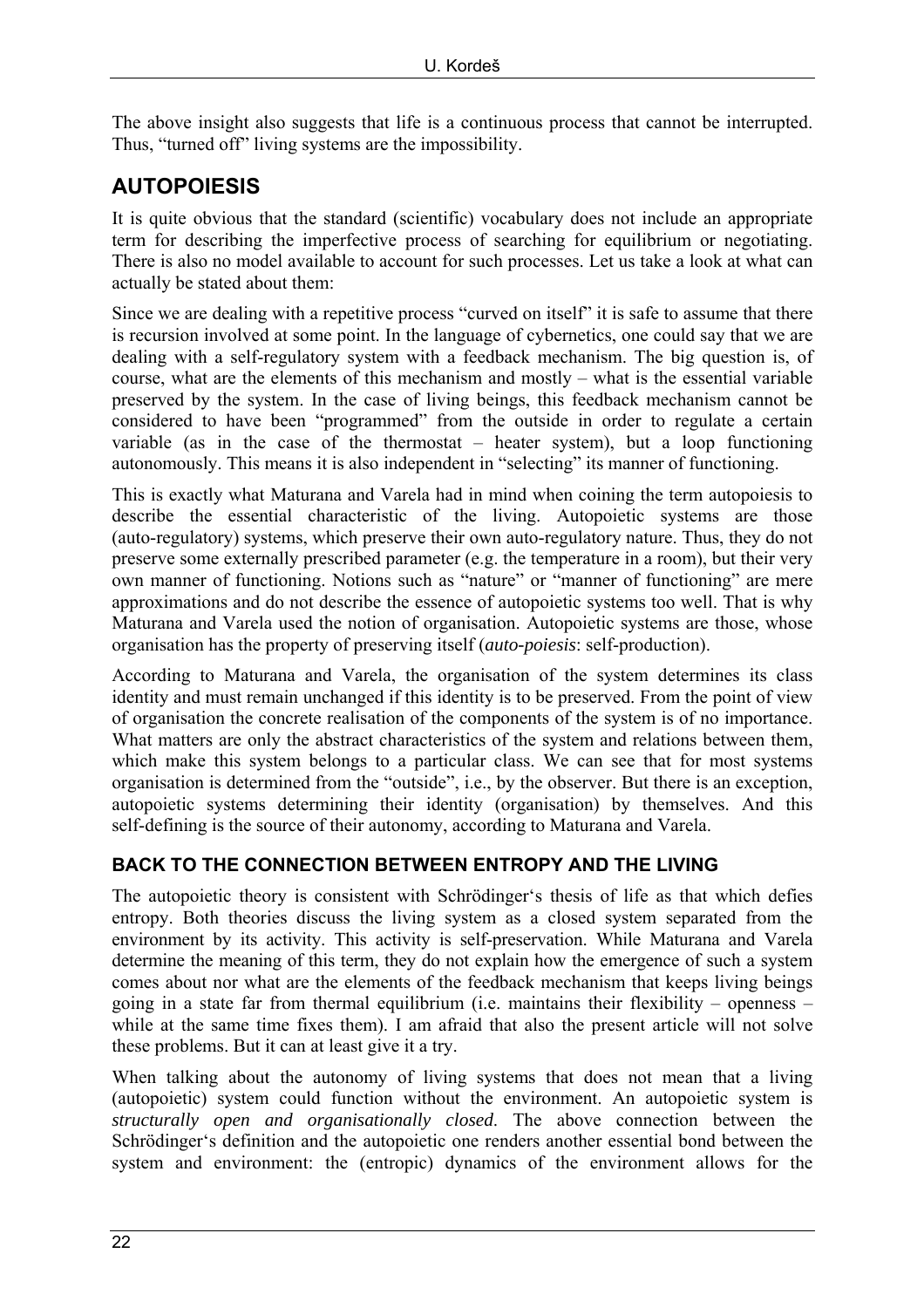autopoietic dynamics of the living system. If we "turn off" entropy, we also turn off the conditions for life.

The state of continuous searching (negotiating) can be reached only through the co-operation of two opposing forces. At this point we can think of the numerous examples of "self-propelled" feedback systems offered by cyberneticists.

# **ARTIFICIAL LIVING SYSTEMS?**

Černigoj [10] defines autopoietic systems as

"any form of auto-regulation based on auto-regulatory systems, the recursive parameter of which is the organisation of the system inside which this auto-regulation takes place".

This definition emphasises the ability of the systems in question to dynamically change their own structure and with it also the auto-regulatory *mechanisms* (which are considered to be something static, what in the language of cognitive science would be designated as hard-wired). According to Černigoj, auto-regulatory processes allow for the self-organisation of the system and with this also for its non-trivial adaptation to the environment. This implies that the system is capable of *creating novelties* through which it can adapt even to unpredicted changes in the environment (which is non-trivial itself!). An auto-regulatory system that could balance the states of its recursive parameters exclusively by auto-regulatory *mechanisms* would be, by definition, incapable of such adaptation, since the essence of auto-regulatory mechanisms lies in the fact that they are based on pre-existing arrangements. Auto-regulatory mechanisms can compensate only for the disturbances the compensating of which they were intended for (when speaking of man-made auto-regulatory mechanisms) or those to which they are adapted (when speaking of naturally evolved auto-regulatory mechanisms). But we should keep in mind that from the point of view of an individual organism these adaptations exist as predetermined biological facts, whose philogenetic development is possible only due to the auto-regulatory processes working in the background.

In other words, the autopoietic organisation enables the system to change the strategies of its functioning. This is possible because the only constant in an autopoietic system is its organisation (i.e. its capability for preserving its capability of preserving its capability of preserving…). As long as this goes on, the system can change its structure and manners of functioning. An autopoietic system has no other "task" but to preserve its organisation. Its behaviour is of a negotiating character; one could say that given segments (bodily or temporal) of its being perform certain tasks, but if we look at it as a whole, we see that their only "task" is to endure. There is no way of telling if autopoietic systems have any other task (or if they are saving particular "problems", as can often be heard in the field of artificial intelligence).

This fact has far-reaching implications. Understood this way, the notion of autopoiesis implies that it is impossible to artificially create a system embodying this type of organisation! How are we supposed to design a robot or a computer programme whose only duty is the preservation of its preservation of its preservation…? (The task of a robot is always to fulfil the orders of its programmer.) It is a big mistake on the part of the researchers of artificial intelligence and artificial life *to set their systems inside a trivial environment*<sup>5</sup>, an *entropy-free environment* (usually, that is some sort of a virtual world in a computer). As we have seen, entropy is not an enemy to life but rather a stimulus allowing for its constant battle, constant search for new forms of auto-regulation and adaptation (the task of which is again searching for new ways…). Entropy would represent an "enemy" or a problem to be "solved" only in case if life were a perfectly linear thing (in which case the solution would be quite simple. We could, for example, make a simple vacuum container, put a stone inside it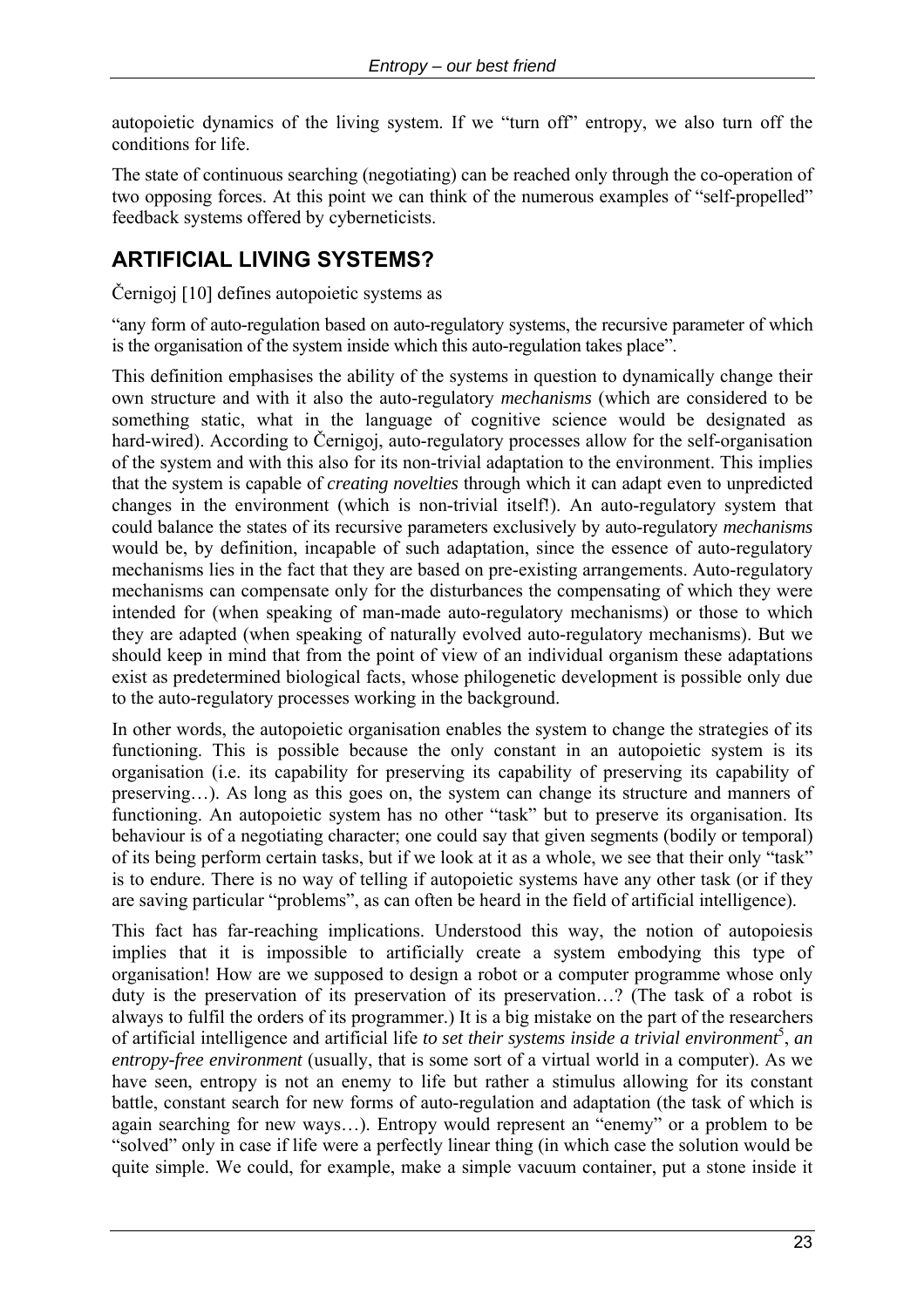and we would thus have made a system capable of defying entropy changes for a very long time). Fortunately, it is not so. Entropy or the imminent danger of decomposition, of death, of the termination of the autopoietic organisation is, so to speak, a necessary condition for the preservation of life.

It would appear that entropy in some way exists on a similar level as life itself – on the level of gestalt. Let us consider the following: (just like life) entropy as such cannot be modelled. We can model, for example, gas diffusion, we can model random increase of disorder etc. But the very essence of entropy is impossible to grasp. From this point of view, it would appear that life and entropy go hand in hand at some invisible level, only the reflections of which are visible to the scientific eye.

Thus, artificial systems are not located in an entropic environment. The first thing that comes to mind is, of course: then let us build an entropic environment and set our "living" software inside it. But as mentioned above, it is not as simple as that. It seems that building an artificial entropic system is just as complicated as building an artificial living system. As I mentioned before: we are able to model some of the effects of entropy, just as we are able to model certain processes of life. Thus, we are able to counterfeit *the appearance*, but not the autopoietic organisation itself. This mistaking of the appearance (of the structure) for its organisation (identity) is called the "PacMan sindrome" by Riegler [11]. Programmers, who want to create conditions as "natural" as possible for their artificial agents, tend to build *a priori* determined concepts into them. Artificial agents thus enter into interactions with man-determined entities such as "food" and "enemy", who make sense only to the programmer of the system. Doing so, they ignore questions like: How did the organisms get the idea that a given type of entity represents food? How can they "know" that some other being is a dangerous opponent? Beasts do not come equipped with little signs saying "I am your enemy". And even if they did – how could cognitive beings manage to learn to understand the meanings of such signs? Autopoietic systems create system-independent inner states or "meanings". But artificial systems are unable to create their meanings.

Another possible solution would be to expose our programme (or robot) to real/natural entropy. And here is where we notice the disadvantages of Schrödinger's definition and the advantages of the one formulated by Maturana and Varela. Maybe we could create an autonomous agent capable of changing its parts once they malfunctioned. But this would still not mean that we are dealing with a living system. It would still be a robot given a particular task (set by the programmer!). By its functioning it would not constitute itself as an ontologically separate unit. Living systems are autopoietic, meaning that they keep constituting themselves – not only in the physical sense but also in the sense of constituting themselves as ontological categories which get separated from the rest of the world exactly because of this self-constitution. Living systems preserve their organisation, but organisation cannot exist without a structure to be embodied in (this is what I was trying to point out when mentioning the "double view"). Entropy presents a constant threat to this structure and thus provides an opportunity for the autopoietic organisation to get realised.

# **CONCLUSION**

Let me try to give a conclusion based on what was said previously:

*Living systems must function in a non-trivial (entropic) environment. Non-triviality of the environment is a necessary condition for preserving the negotiating nature of living/autopoietic systems.*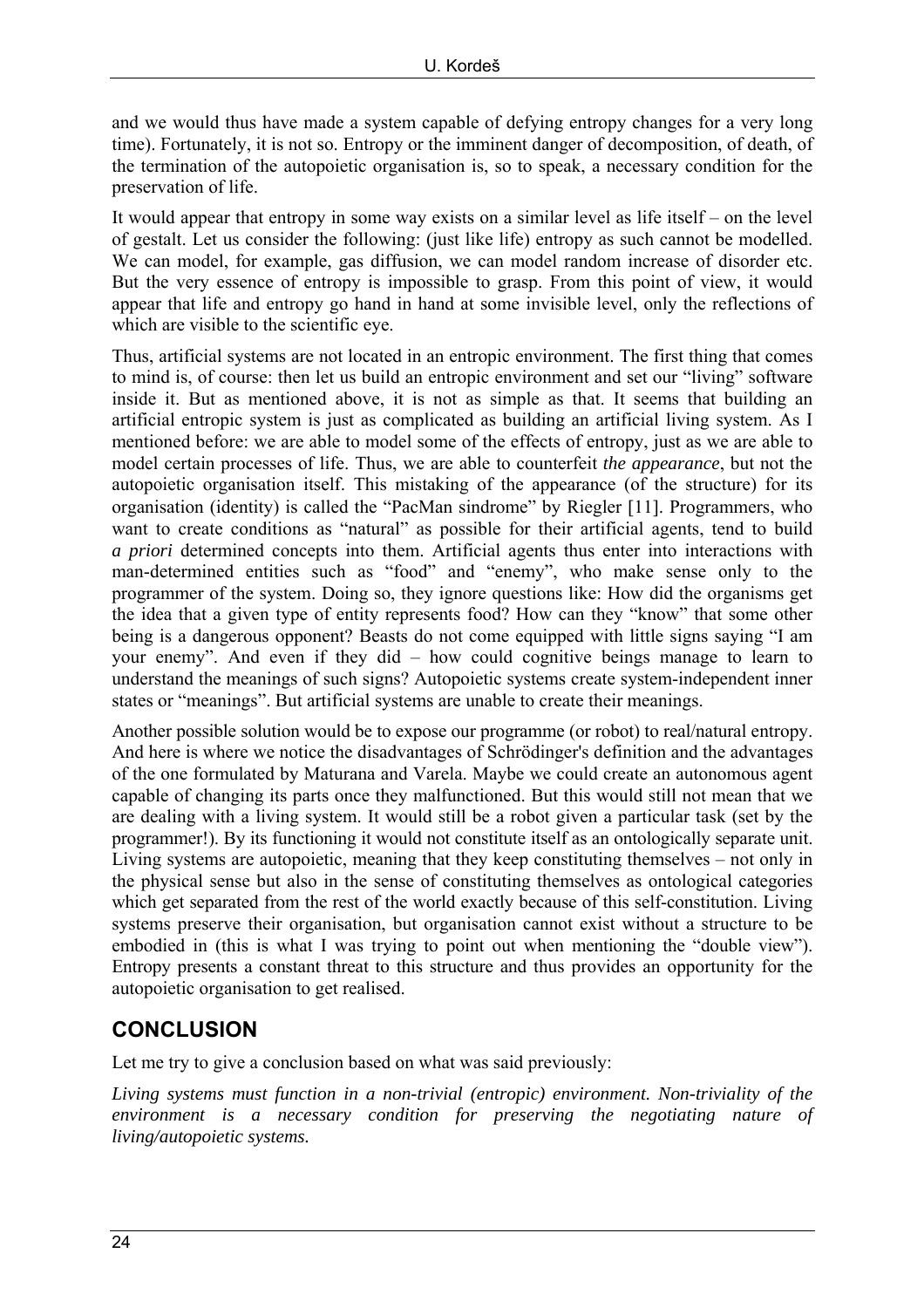Entropy allows for a constant dynamics of living systems, the existence of which is obvious just as long as they remain active. A constant threat of decomposition, chaos and destruction is what keeps us going. We fight against them all our lives, but nevertheless they are our best friends. They are our allies making our existence possible, for this never-ending battle is just what life actually is.

# **REMARKS**

<sup>1</sup>One of exceptions is perhaps Dawkins who tries to combine both aspects in his theory of the selfish gene and severe criticism of non-evolutionary conceptions.

 ${}^{2}$ An alternative term would also be "striving".

 $3$ Let us consider the possibility that what was said in the above paragraph is wrong and we could make an artificial living being. Can you imagine switching such a creature off (just for the night, not to spend too much energy)?

<sup>4</sup>Whenever they can, physicists still talk about the "double" nature of "particles" and they are still irritated by the fact that they are unable to determine exactly both the position (a quantity defining the physical component) and the speed (defining the "kinetic" component) of such particles.

<sup>5</sup>A mistake also made by Varela who claimed that his cellular automata programmes, that simulated the organisational closure, were autopoietic systems.

# **REFERENCES**

- [1] Maturana, H. and Varela, F.: *Autopoiesis and cognition*. Reidel, London, 2000,
- [2] Maturana, H. and Varela, F.: *The tree of knowledge: The biological roots of human understanding*. New Science Library, Boston, 1987,
- [3] Schrödinger, E.: *What is life?* Cambridge University Press, Cambridge, 1945,
- [4] Prigogine, I.: *The end of certainty*. The Free press, New York, 1997,
- [5] Bertalanffy, L.: *General System Theory (Foundations, Development, Applications)*. George Braziller, New York, 1968,
- [6] Popper, K.: Unended *Quest*. Fontana/Corins, Glasgow, 1976,
- [7] Pask, G.: Conversation*, cognition and learning*. Aldine, Chicago, 1973,
- [8] Varela, F., Thompson, E. and Rosch, E.: *The Embodied Mind (Cognitive Science and Human Experience)*. The MIT Press, Cambridge & London, p. 144, 1991,
- [9] Keeney, B.: The *Aesthetics of Change*. The Guilford Press, New York & London, 1983,
- [10] Černigoj, M.: *Structure and dynamics of social reality from the point of view of relations between agents and social environment*. Ph.D. Thesis. In Slovenian. University of Ljubljana, Ljubljana, p. 127, 2002,
- [11] Riegler, A.: Towards *a Radical Constructivist Understanding of Science.* Foundations of Science **6**(1-3), 1-30, 2001.